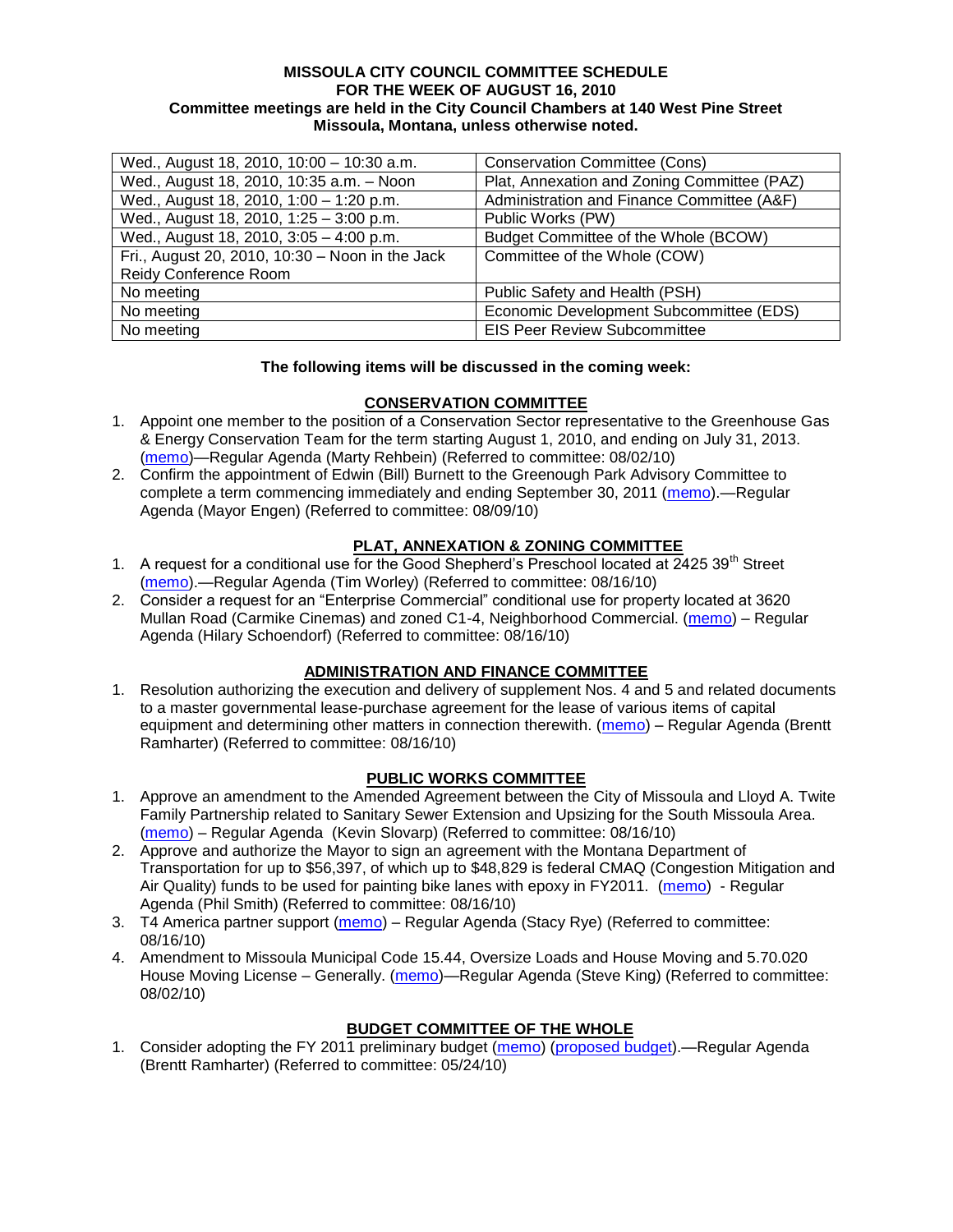## **COMMITTEE OF THE WHOLE**

1. Annual Montana League of Cities and Towns district meeting [\(memo\)](http://www.ci.missoula.mt.us/DocumentView.aspx?DID=4405).—Regular Agenda (Mayor Engen) (Referred to committee: 08/09/10)

### 

**The following items have been referred to City Council committees, but the committees will not discuss them in the coming week:**

# **PUBLIC SAFETY AND HEALTH COMMITTEE**

- 1. Police Department Update Ongoing in Committee. (Mark Muir)
- 2. Fire Department Update Ongoing in Committee (Mike Painter)
- 3. Health Department Update Ongoing in Committee. (Ellen Leahy)
- 4. An [ordinance](ftp://ftp.ci.missoula.mt.us/Packets/Council/2008/2008-12-15/2008CatOrdinanceAmendment%5B1%5D.pdf) amending Missoula Municipal Code Chapter 6.09 entitled "Missoula Cat Ordinance" section 6.09.010 through 6.09.090 to amend definitions, to limit the number of cats over the age of four months that a person, family, or household can harbor, keep, or maintain to five and to enact other general amendments. [\(PS&H\)](ftp://ftp.ci.missoula.mt.us/Packets/Council/2008/2008-12-15/081210psh.pdf) (Returned from Council floor: 01/12/09)
- 5. An [ordinance](ftp://ftp.ci.missoula.mt.us/Packets/Council/2008/2008-12-15/DogOrdinance--PSHrevisions.pdf) amending Missoula Municipal Code Title 6 entitled "Animals" generally amending Chapter 6.04 entitled "Animals Running at Large" and Chapter 6.08 entitled "Dogs and Pet Shops," increasing the fee when an animal is impounded and establishing a fee for a boarding kennel license. [\(PS&H\)](ftp://ftp.ci.missoula.mt.us/Packets/Council/2008/2008-12-15/081210psh.pdf) (Returned from Council floor: 01/12/09)
- 6. Review implementation of the Missoula Outdoor Lighting Ordinance [\(memo\)](http://www.ci.missoula.mt.us/DocumentView.aspx?DID=4420).—Regular Agenda (Dave Strohmaier) (Referred to committee: 08/09/10)
- 7. Joint city council-county commissioner tour of the Milltown Reservoir sediments superfund site [\(memo\)](http://www.ci.missoula.mt.us/DocumentView.aspx?DID=4421).—Regular Agenda (Dave Strohmaier) (Referred to committee: 08/09/10)

### **PLAT, ANNEXATION & ZONING COMMITTEE**

- 1. Annexation. (see separate list at City Clerk's Office for pending annexations) (Ongoing in Committee)
- 2. Update the Rattlesnake Valley Comprehensive Plan Amendment [\(memo\)](ftp://ftp.ci.missoula.mt.us/Packets/Council/2007/2007-04-02/Referrals/Rattlesnake_Plan_Update_referral.pdf).—Regular Agenda (Dave Strohmaier) (Referred to committee: 04/02/07)
- 3. Request to rezone the property legally described as Lot 3 of Scott Street Lots Subdivision, located in Section 16, T13N, R19W, P.M.M. form D (Industrial) to I-1 (Light Industrial), based on the finding of fact and conclusions of law. (PAZ [05/21/08\)](ftp://ftp.ci.missoula.mt.us/Packets/Council/2008/2008-06-02/080521paz.pdf) (Returned from Council floor: 6/2/08)
- 4. Ongoing discussion of City planning issues with members of the Planning Board.—Regular Agenda (Bob Jaffe) (Referred to committee: 3/20/06)

### **ADMINISTRATION AND FINANCE COMMITTEE**

- 1. Approve claims. (Ongoing) (Consent Agenda)
- 2. Approve journal vouchers. (Ongoing) (Consent Agenda)
- 3. Approve budget transfers. (Ongoing) (Consent Agenda)
- 4. An ordinance amending the municipal code as it relates to bike licensing. [\(A&F\)](ftp://ftp.ci.missoula.mt.us/Packets/Council/2008/2008-12-15/081210af.pdf) (Returned from council floor: 12/15/08)
- 5. Implications of establishing maintenance districts. [\(memo\)](ftp://ftp.ci.missoula.mt.us/Packets/Council/2009/2009-05-11/Referrals/MaintenanceDistricts.pdf) Regular Agenda (Bob Jaffe) (Referred to committee: 05/11/09)
- 6. Clarify position of council member who also serves on the board of a non-profit agency that has dealings with the city. [\(memo\)](http://www.ci.missoula.mt.us/DocumentView.aspx?DID=1840) – Regular Agenda (Ed Childers) (Referred to committee: 07/20/2009)
- 7. [Resolution](http://www.ci.missoula.mt.us/DocumentView.aspx?DID=2373) of the Missoula City Council establishing a tourism business improvement district consisting of non-contiguous lands within the City of Missoula for the purpose of aiding tourism, promotion and marketing within the district. [\(Exhibit A\)](http://www.ci.missoula.mt.us/DocumentView.aspx?DID=2090) [\(Exhibit B\)](http://www.ci.missoula.mt.us/DocumentView.aspx?DID=2374) [\(memo\)](http://www.ci.missoula.mt.us/DocumentView.aspx?DID=2097) [\(A&F\)](http://www.ci.missoula.mt.us/Archive.aspx?ADID=1172) (Returned from Council floor: 10/05/09)
- 8. Review the FY 2011-15 capital improvement projects (CIP). [\(memo\)](http://www.ci.missoula.mt.us/DocumentView.aspx?DID=3522) Regular Agenda (Brentt Ramharter) (Referred to committee: 04/19/2010)
- 9. Amend Council rules to change the Council's regular meeting schedule to two meetings per month [\(memo\)](http://www.ci.missoula.mt.us/DocumentView.aspx?DID=4027).—Regular Agenda (Marty Rehbein) (Referred to committee: 06/07/10)
- 10. Disposition of excess city owned parcels [\(memo\)](http://www.ci.missoula.mt.us/DocumentView.aspx?DID=4291).—Regular Agenda (Bob Jaffe) (Referred to committee: 07/26/10)